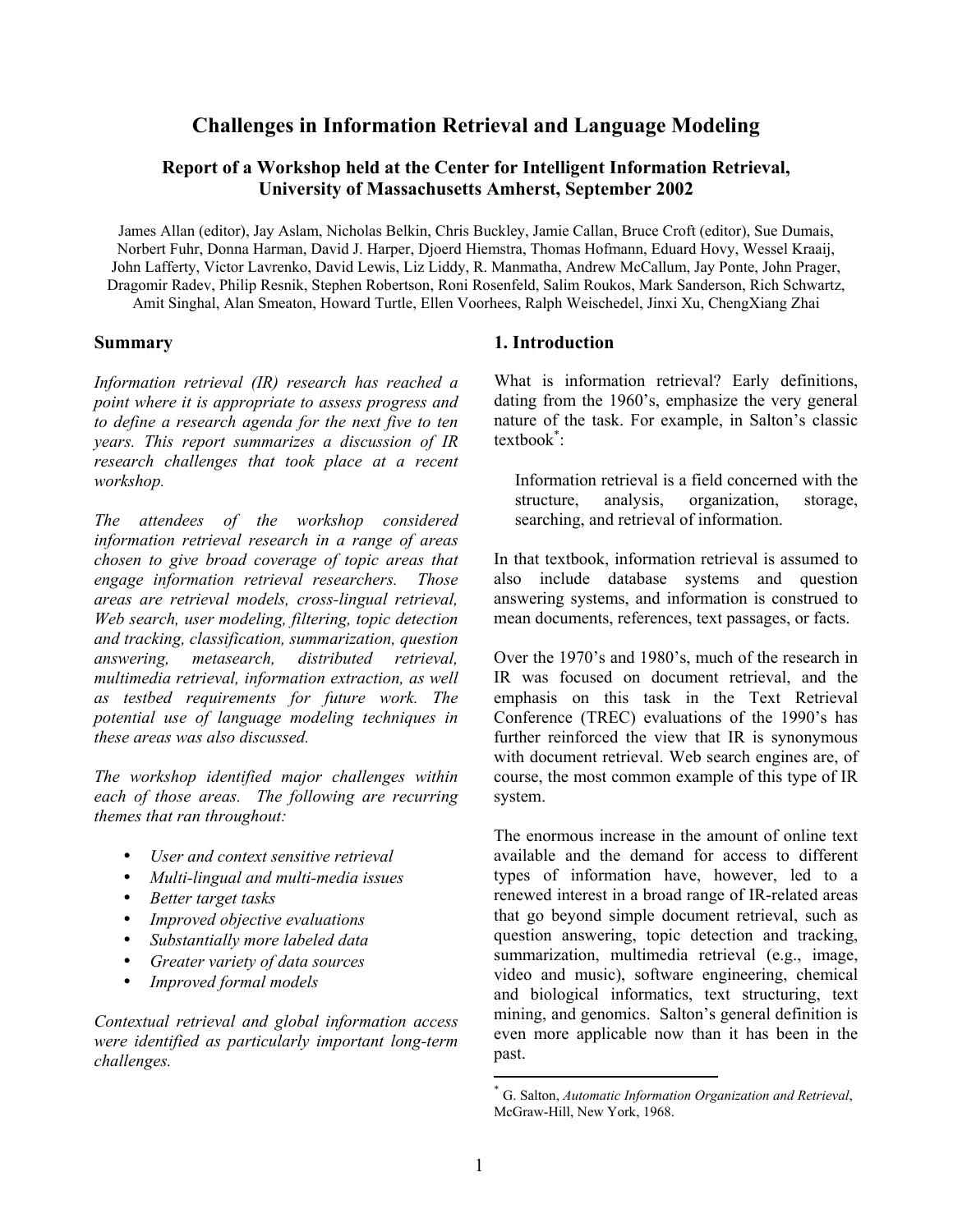One common theme that has been used to distinguish IR-related research from research in database systems is that the information that is retrieved is derived from "unstructured" data sources. In the past, this distinction has been very clear, but if marked-up text is regarded as "semistructured" and in the domain of database systems, then the boundary between the two areas becomes less obvious. Given the number of papers in recent database conferences on nearest-neighbor and similarity search, distributed search, Web search, and information extraction, it seems apparent that IR and database systems now have many common interests.

The huge success of Web search engines such as Google might lead some to question the need for extensive IR research. There are a number of possible answers to this question, but here are some major points:

- *Web search and IR are not equivalent*. As mentioned previously, IR encompasses many types of information access. Web search is only part (although an important part) of this spectrum of information systems.
- *Web queries do not represent all information needs*. A broad range of information access technologies are being created to address the diversity of information needs of people in different contexts. If we focus only on the current mix of queries in Web search engine logs, many of those information needs will not be addressed.
- *Web search engines are effective for some types of queries in some contexts*. Retrieval experiments in the TREC environment, and commercial success, demonstrate that, for a very popular type of query (find the right home page), retrieving the pages containing all the query words and then ranking them according to other features based on links, anchor text, URLs, and HTML tags is very effective. For other types of queries, and in other environments (e.g. corporate), this approach to ranking is less successful.

These factors, plus the resurgence of interest in formal, statistical methods for language-related tasks such as IR, make this an appropriate time to reassess and more clearly define the IR research agenda. To respond to this need, a group of IR and language technology researchers met at the University of Massachusetts Amherst to discuss IR research challenges. This report summarizes those discussions. The workshop was the second in a series funded by  $ARDA^*$  that is focused on the language modeling approach to IR. For this workshop, the first priority was to identify the research challenges overall and the second was to discuss how language modeling could help to address these challenges.

The discussion of IR challenges is broken down by topic. In each topic area, there is a short overview of the area followed by a list of "near-term" challenges (3-5 year timeframe). In some cases, there is also a discussion of how language modeling could be used and what resources would be required for progress. The topic areas are: retrieval models; cross-lingual retrieval; Web search; user modeling; filtering, TDT, and classification; summarization; question answering; metasearch and distributed retrieval; multimedia retrieval; information extraction; and testbeds.

Before discussing this detailed list of research issues, we first consider some possible longer-term challenges for a ten-year timeframe and beyond. This type of challenge, although necessarily quite abstract, is valuable for illustrating general research directions and emphasizing the importance of collaborations.

 $\overline{a}$ 

<sup>\*</sup> Advanced Research Development Agency. http://www.ic-arda.org/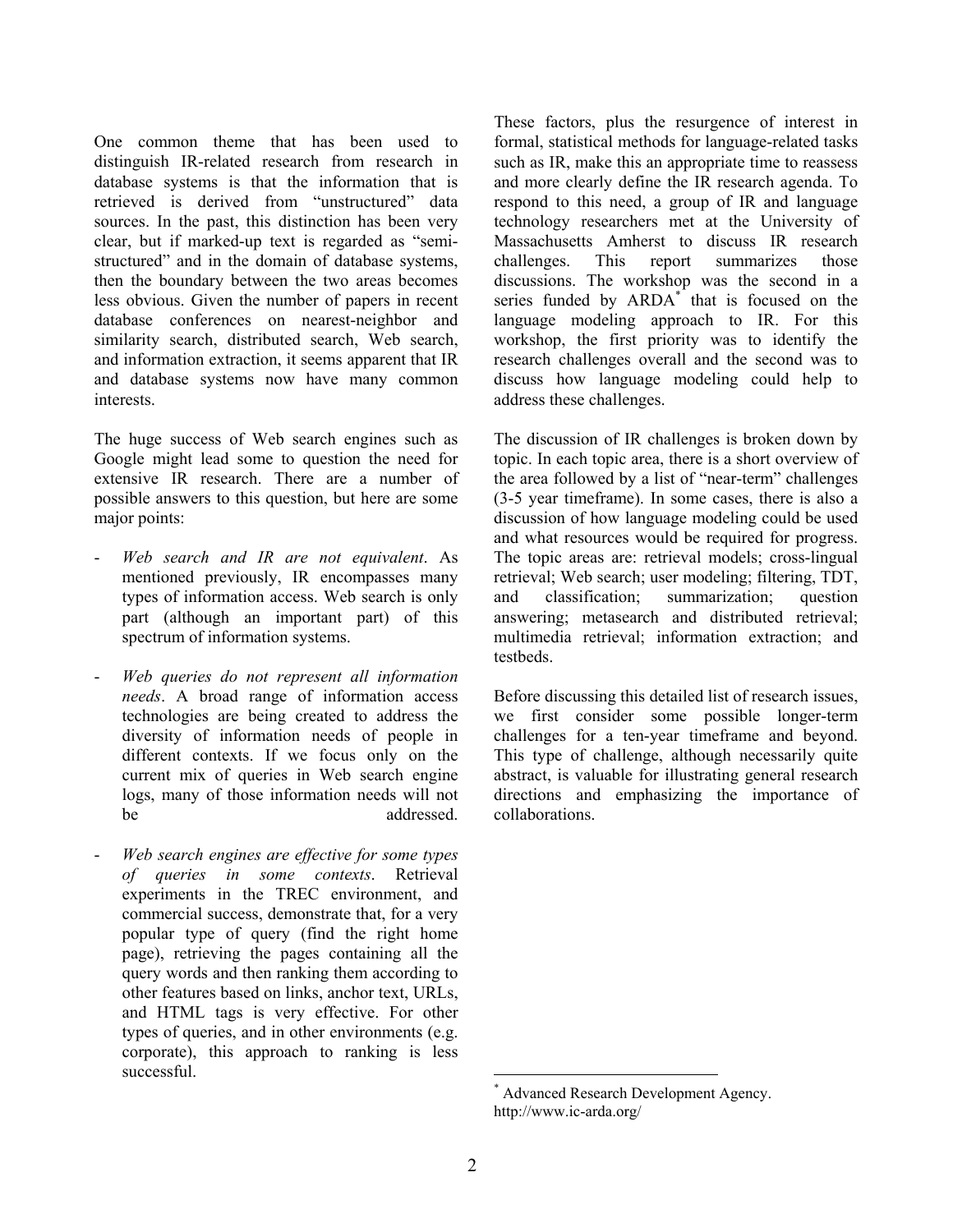### **2. Long-Term Challenges**

In the discussions of longer-term challenges at the workshop, two main themes emerged. These were global information access and contextual retrieval. A definition of the first challenge is:

*Global information access: Satisfy human information needs through natural, efficient interaction with an automated system that leverages world-wide structured and unstructured data in any language.* 

On the World Wide Web alone, digital information is being accumulated at a phenomenal rate and in a vast number of languages. By some estimates, the number of web pages written in Mandarin Chinese will overtake those written in English in the not too distant future. A "grand" challenge for IR will be to develop massively distributed, multi-lingual retrieval systems. Such systems would take as input an information need, encoded in any language, and return relevant results, encoded in any language. The design of such a system would probably borrow from techniques in distributed retrieval, data fusion, and cross-lingual IR, but it is unlikely that simply combining known techniques from these fields would yield such a system. What would the architecture of such a system be? What data sets could be used to develop and test such a system?

Wireless devices are being rapidly developed which can spontaneously form ad hoc peer-to-peer networks. A world in which such devices are ubiquitous gives rise to a number of challenges for IR. For example, one might fancifully imagine flying to an unknown city for a business trip, renting a car, opening one's wireless PDA, and connecting to an ad hoc peer-to-peer network in order to submit requests for information such as: (1) background on local points of interest, (2) reviews of local restaurants, and (3) "dossiers" on people who are likely to be encountered.. How would such information needs be described? (Free text, structured queries, etc.) To whom would such requests be sent? How would the results obtained be combined and presented to the user?

A definition of the second challenge is:

*Contextual retrieval: Combine search technologies and knowledge about query and user context into a single framework in order to provide the most "appropriate" answer for a user's information needs.* 

In general, interactions with Web search engines could be characterized as "one size fits all". This means that all queries are treated as simple Web queries where the aim is to locate useful home pages and the burden is placed on the user to scan and navigate the retrieved material to find the answers. There is no representation of user preferences, search context, or the task context.

Despite some recent attention to this problem, little progress has been made due to the difficulty of capturing and representing knowledge about users, context, and tasks in a general Web search environment. Future search engines should be able to use context and query features to infer characteristics of the information need such as query type, answer type, and answer level, and use these characteristics in retrieval models to rank potential answers such as sentences, passages, documents, or combinations of documents.

An example of contextual retrieval would be a context aware, transmedia IR system. With such a system, if a user enters a query such as "Taj Mahal", and if the user is at a desktop computer and has spent time earlier planning a conference trip to India (reading emails on the trip; examining travel web pages; placing entries in a diary), then the system will be aware of this context and will be more inclined to retrieve pictures and videos of the Indian mausoleum, while music from the jazz band with the same name would be less likely to be retrieved. The ranked output would contain images indexed by the query text, and images similar in visual content to the retrieved text-tagged images. The high bandwidth of the machine's connection would also be taken into account when choosing images or videos to be delivered. Indeed, the bandwidth may even be a factor in the retrieval algorithm. On the other hand, if a user were starting out on a long car trip (the system being aware of this context from diaries and location sensors) and the user has often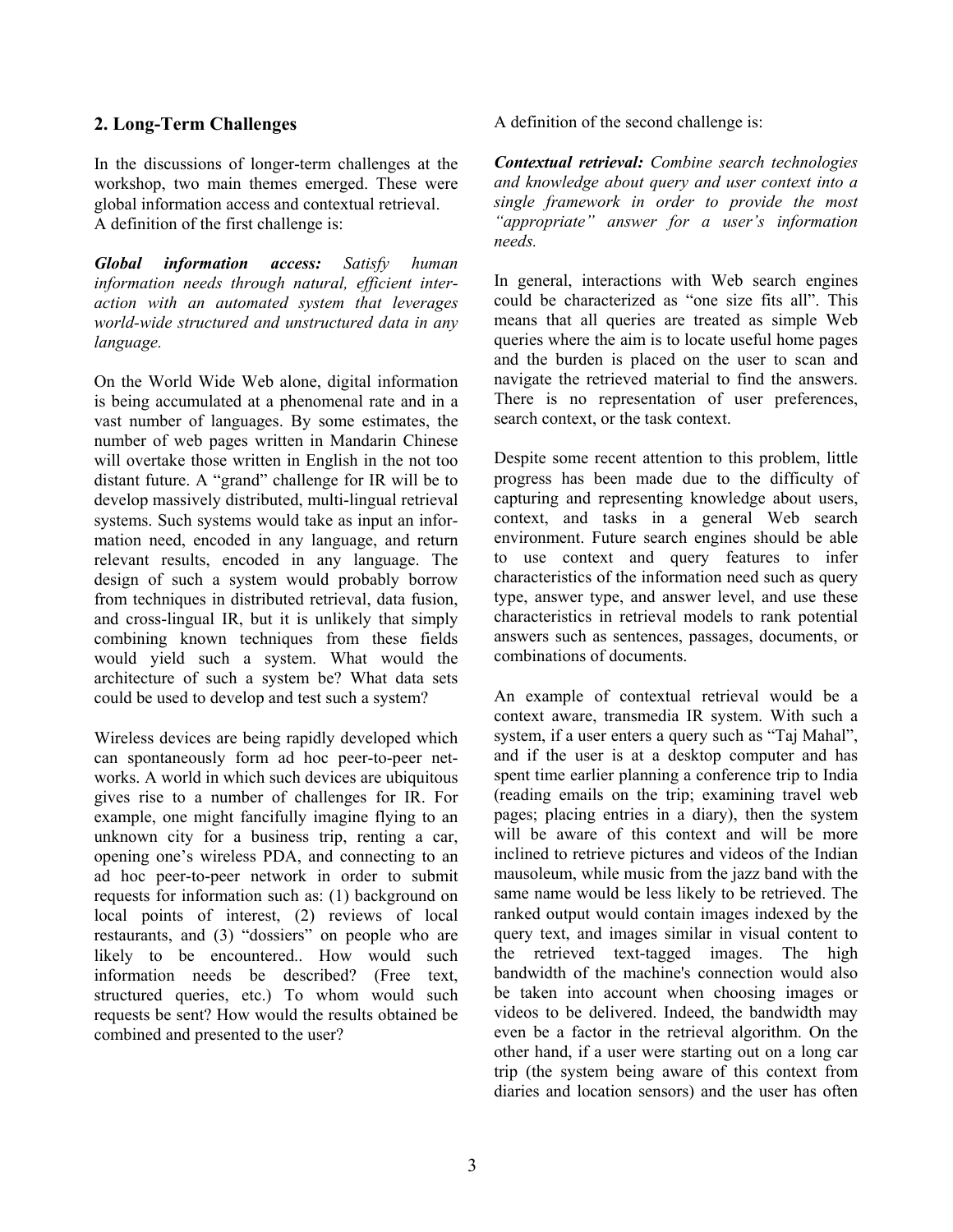requested audio in such a situation, then the music from the jazz band will be more likely to be retrieved. It is this context awareness, making use of knowledge about the user, the current task, the history and future plans, location and device, and the fact that retrieval can be of any kind of digital information, regardless of query type or mode, which makes this a long-term challenge.

Other types of challenges can involve contextual information. Examples are:

- 1. Developing intelligent classification algorithms that will be able to unobtrusively elicit user feedback, combine it with contextual and historical evidence, and produce effective structured annotation of new data.
- 2. Summarizing content from a number of textual and semi structured sources, including databases and web pages, in the right way (language, format, size, time) for a specific user, given a task and the user profile.

In addition to these two major themes, it is clear that many of the major research opportunities of the future will involve collaborations between fields. For example, IR and database collaborations will be crucial for the development of probabilistic models for integrating unstructured, semi-structured and structured data, for the design of effective distributed, heterogeneous information systems, and possibly for systems that detect new and interesting information in sensor-based streams. Collaborations with natural language processing and machine learning researchers will be needed for advanced question answering systems, and, of course, there are many exciting opportunities in collaborations with the sciences (e.g. bio-, geo-, astro-, ...).

## **3. Topic Discussions**

#### **3.1 Retrieval Models**

Formal retrieval models have formed the basis of IR research since the early 1960's. A number of different models have been developed to describe aspects of the retrieval task: document content and structure, inter-document linkage, queries, users;

their information needs and the context in which the retrieval task is embedded. The reliance on formal retrieval models is one of the great strengths of IR research.

Information retrieval encompasses a broad range of complex information seeking tasks and current retrieval models capture only a small part of that complexity. Current models of text, for example, deal with relatively simple aspects of language (words, phrases, names) and do not capture aspects of linguistic structure that may be important to specific retrieval tasks. Similarly, current models of the user are very weak or, often, missing from current retrieval models. Current retrieval models generally focus on a narrow range of retrieval tasks (e.g., ad hoc retrieval and filtering) while ignoring other important tasks (e.g., browsing, known-item retrieval, questions answering, summarization).

Research aimed at developing more comprehensive retrieval models is critical. The goal of a single comprehensive model of retrieval is beyond our current level of understanding, but models that better describe individual tasks or a range of related tasks are possible and necessary to progress in the field.

- 1. Models that incorporate the evolving information needs of users performing realistic tasks and the utility of information as well as topicality (relevance is more than topicality).
- 2. More advanced models that, for example, estimate translation models or compute subtopic models through clustering, currently require significantly more computation than is practical for deployment in many applications. Significant advances in the underlying estimation and inference algorithms will make probabilistic models much more attractive for use in large scale systems.
- 3. Generalization of current techniques to information sources that may be significantly different from today's document collections
- 4. Models and tools for incorporating multiple sources of evidence (text, queries, relevance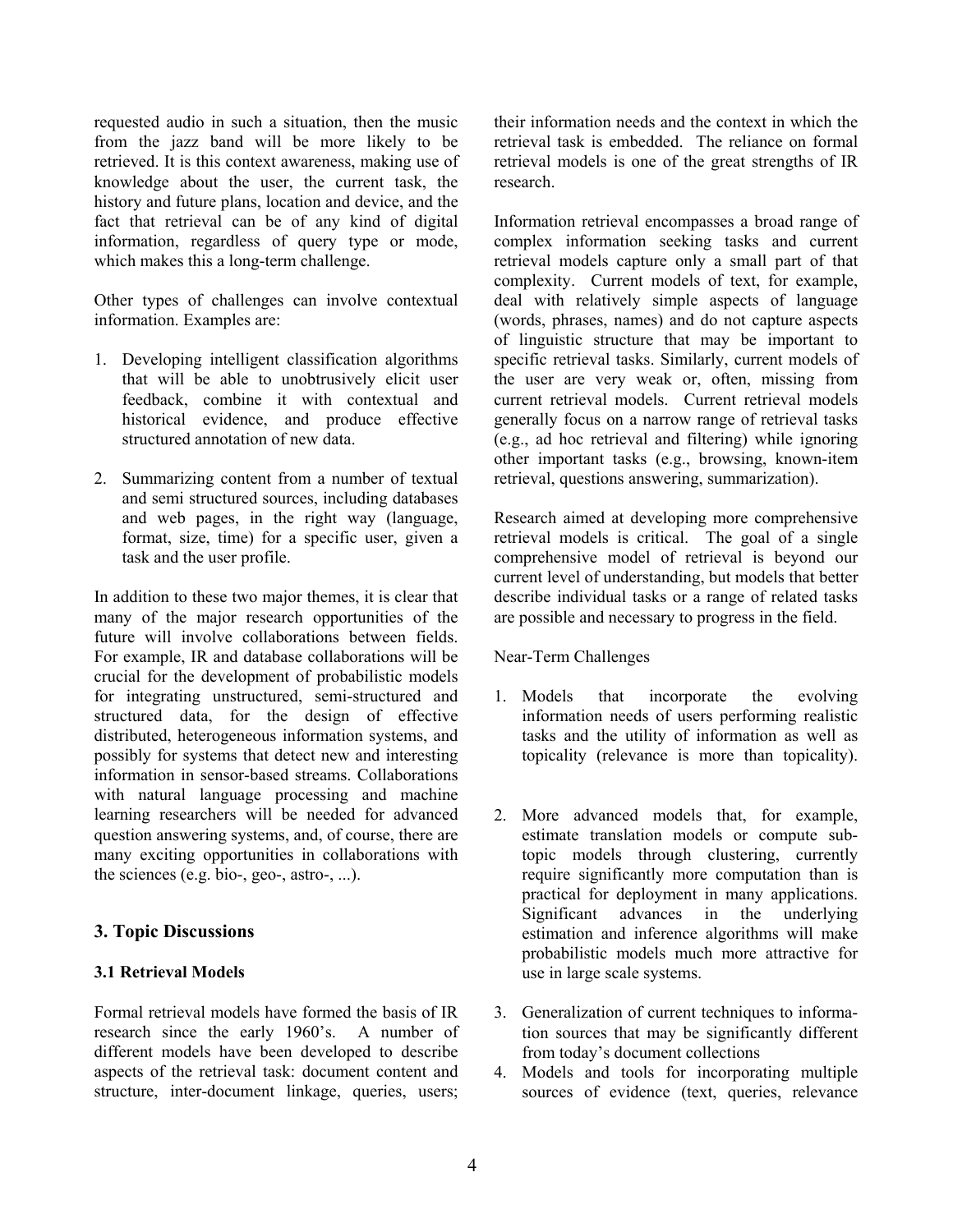judgments, user context, annotations etc.).

- 5. Intrinsic and extrinsic evaluation techniques that measure the performance of retrieval and related technologies in the context of larger tasks, and based principled error analysis to go beyond 'what' and address 'why.'
- 6. Full elucidation of the relationships between the various modeling approaches.

Resource Requirements

- 1. More refined taxonomy of search tasks and task models.
- 2. Data, lots of data (documents, queries, relevance judgments, user behavior, task-related data).

#### Language Modeling

Retrieval models that incorporate language modeling techniques have produced promising results over the last four years. Simple language models have been shown to incorporate document and collection statistics in a more systematic way than earlier tf.idf based techniques. Language models work as well as the classical models using tf.idf, but further improvements are likely to require a broad range of techniques in addition to language modeling. The essence of the language modeling approach, which is shared with more classical probabilistic approaches to IR, is that probabilistic modeling is taken to be the primary scientific tool. At present, this appears to be the most promising framework for advancing information retrieval to meet future challenges presented by more diverse data sources and advanced retrieval tasks

## **3.2 Cross-Lingual Information Retrieval (CLIR)**

Though initially the Web was dominated by English speakers, now less than half of existing web pages are in English. Accessing information in a host of languages is clearly important for many uses.

In monolingual retrieval, the queries are in the same language as the collection being accessed. The purpose of CLIR is to support queries in one language against a collection in other languages.

CLIR has very recently achieved one major milestone: cross-lingual document retrieval performs essentially as accurately as monolingual retrieval. This has been demonstrated in formal evaluations in the TREC in 2000, where English queries were run against a Chinese corpus, and 2001, where English queries were against an Arabic corpus and CLEF\* 2001, with French queries against an English corpus.

### Near-Term Challenges

- 1. *Effective user functionality.* The technology has been evaluated formally for accuracy in returning lists of documents ranked by estimated relevance to the user's need. The next steps for effective user functionality are to incorporate effective user feedback about their information need and to provide readable translations of (parts of) the retrieved documents to support document selection. Systems should also provide better support for query formulation and reformulation based on some set of intermediate search results.
- 2. *New, more complex applications.* We can apply the technology to the next level of cross-lingual challenges. Cross-lingual (factoid) question answering would allow posing factoid questions (e.g., asking who, what organization, when, or where) in English and receive answers in English, based on documents (in English or another language) containing the answer. Crosslingual gisting/summarization would provide short English summaries of documents in another language.
- 3. *Languages with sparse data.* The technology has been developed and proved in the context of languages with many speakers, e.g., English, Spanish, French, German, Chinese, and Arabic. One challenge now is developing ways to very quickly (a few weeks) and inexpensively (a few person-weeks) find/create data for languages where resources are minimal today (for example, Farsi, Pashto, Hindi, or any of a large number of

 $\overline{a}$ 

<sup>\*</sup> Cross-Language Evaluation Forum held in Europe http://www.clef-campaign.org/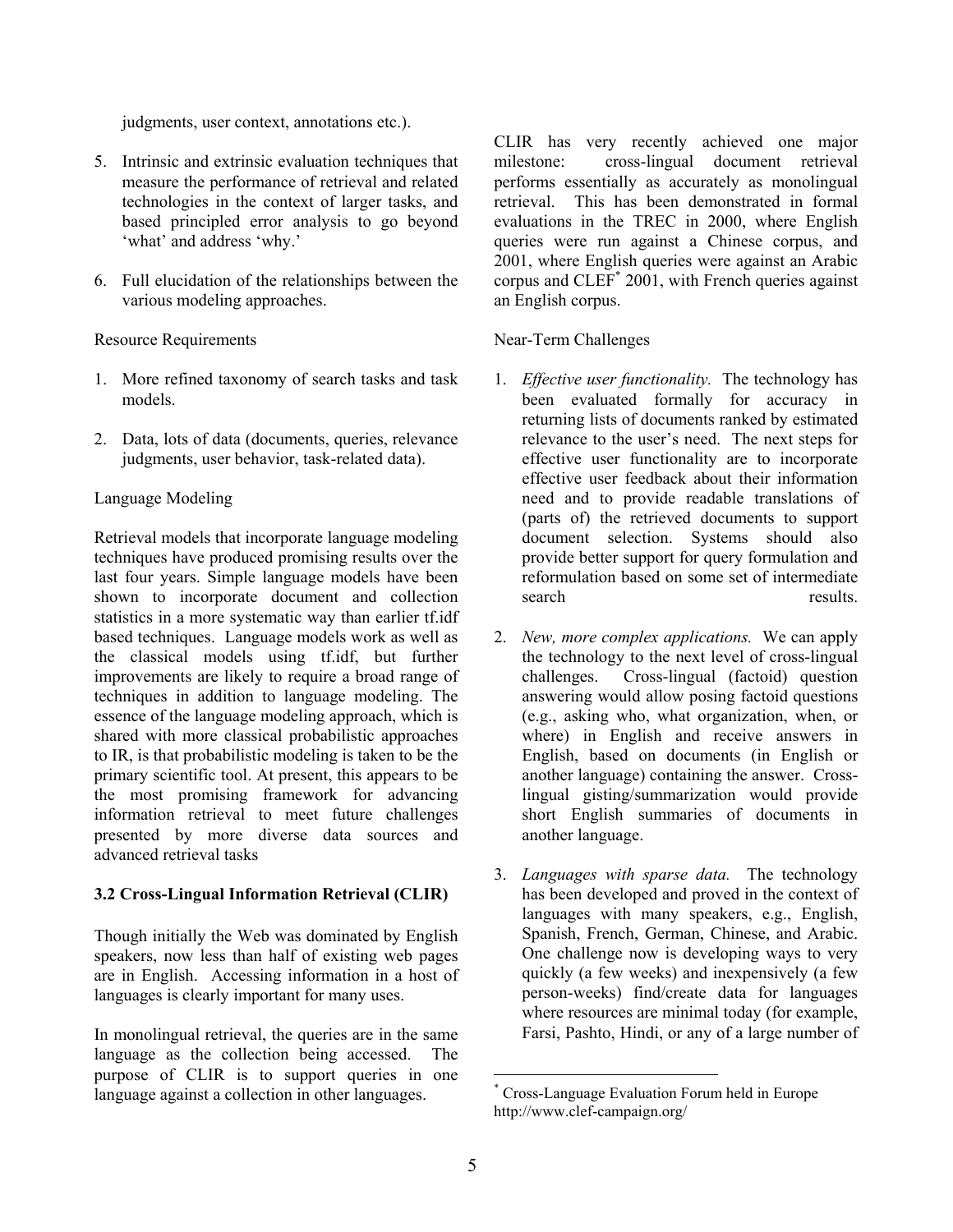#### possibilities).

- 4. *Massive improvements in monolingual retrieval based on learning semantic relationships from parallel and comparable corpora.* The lessons learned from CLIR suggest new ways to approach monolingual retrieval. Given the successes to date in CLIR, any improvements in monolingual retrieval should generate comparable improvements across languages and vice versa
- 5. *Merging retrieval result lists from databases in multiple languages.* This problem is related to the meta-search problem, but has the additional challenge that the statistics underlying the ranking functions are built on different vocabularies and thus not directly comparable.
- 6. *More tightly integrated models for CLIR.* Most current approaches to CLIR are based on a shallow integration between translation models and retrieval models, where independence is assumed for both components. A promising direction seems to be to explore models with less strict independence assumptions, enabling the use of context information for translation directly.
- 7. *More training data.* Language modeling depends on training data. Today there are several hundreds of pairs of query and relevant documents. For factoid questions, there are roughly 1000 queries with correct answers. It is generally agreed that developing those materials over the last 10 years has spurred much productive research and led to major improvements in IR. A new challenge is to develop ways to collect a hundred times more training data for language modeling—e.g., 100,000 pairs of query and relevant documents/answers rather than a few hundred.

#### Resource Requirements

Major contributors to progress in CLIR have been formal evaluations and data that have been made available through TREC, CLEF, and the NII-NACSIS Test Collection for IR Systems (NCCTR).

For the new challenges above, the following seem crucial:

- 1. An effective, inexpensive way to collect far more (100 times more) queries and results (answers or relevant documents)
- 2. Appropriate resources for evaluations of CLIR with low density languages
- 3. Testbeds (see Testbeds section) for delivering effective functionality to users

#### Language Modeling

In addition to the language techniques used for monolingual retrieval, CLIR has capitalized on a probabilistic translation model—e.g., a mixture model of words from general language usage, and the product of probabilities of a term coming from a document and of that term being translated to a query term. The techniques use a mix of manual bilingual dictionaries and statistical bilingual dictionaries automatically derived from corpora of translated documents. It is interesting that machine translation systems for the document language are not a prerequisite.

## **3.3 Web Search**

Search engines for the Web are one of the most publicly visible realizations of information retrieval technology. For some search tasks (e.g., home page finding), systems such as Google provide highly accurate results. However, the Web contains more than just home pages and searchers are interested in more than just finding single pages. Significant challenges remain for improving general Web search.

- 1. *Web Structure.* The challenges are to define the actual document collection that we call the Web and to understand how the uniqueness of the Web collection structure affects retrieval methodology.
	- What is a "document" that can be retrieved and deemed as relevant to a user's information need? It could be a single Web page, a group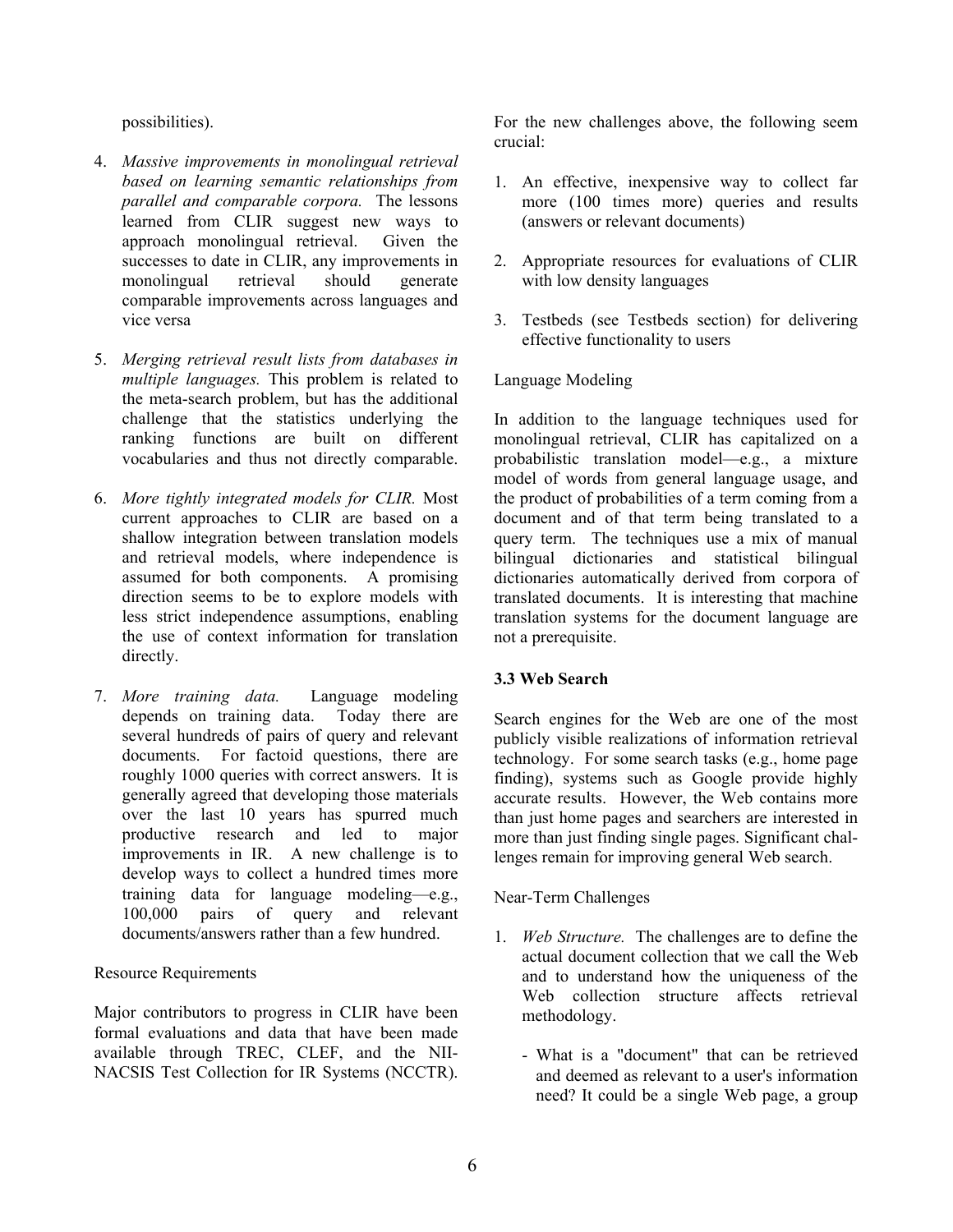of related Web pages (a Web site), a path through the Web, or a portal to a hidden database (e.g., Amazon). A different view or different retrievable "documents" might imply different retrieval algorithms. For example, if we take a whole Web site as a document, then we would need to measure the relevance of the whole Web site, rather than a single page.

- What is the boundary of the Web collection? Should the collection include dynamically generated web pages? How is the global, public web different from corporate intranets and extranets? The differences may imply different approaches to IR applications on each.
- How does the hypertext structure, which distinguishes the Web from a traditional document collection, affect the evaluation methodology and retrieval models? For example, the independent relevance assumption is clearly violated due to the links; a page pointing to a relevant document can be regarded partially relevant, even if it is not relevant by itself.
- 2. *Crawling and Indexing.* The challenge is to develop an architecture for information access that can ensure freshness and coverage of information in a rapidly growing web.
	- It is especially challenging to maintain freshness and coverage in a centralized search engine. The current approach is to have different re-visit frequencies for different types of pages/websites. There is something inherently wrong with waiting for a crawler to come around and pick up your new content before it can be "found" by people and as the web grows the issues of freshness will get worse.
	- Would other alternative search architecture help maintain freshness and coverage? For example, would a distributed search architecture have an advantage here? Would topic-specific dynamic crawling be useful?
- 3. *Searching.* The challenge is to develop methods for exploiting all evidence, including the web structure, meta-data, user context information, to find high quality information for users.
	- How can we capture and then exploit user information and query context to better understand a user's information need? What aspects of a user's context and history can we capture? Can we exploit language models to represent information need more precisely? How can we formally model the interactive retrieval process? How do we deal with variations of queries? How can we identify different types of queries and utilize the fact that specific methods work well for specific query types?
	- How do we represent a web document? How do we annotate web pages ("generating new evidence") automatically or semiautomatically?
	- The Web is an ideal environment for developing formal retrieval models that support multiple forms of evidence—e.g., multiple types of document representation, use of document structure, etc. The community has talked about this, but never really done it (except possibly for the inference network model). How can statistical language models be combined with other structural evidence? How can domain/linguistic/context knowledge be integrated with statistical methods?
	- There is a growing "semantic Web" effort based on widespread use of controlled vocabulary metadata to improve the accuracy and consistency of Web information services. The IR community has a long history of studying controlled vocabulary metadata, especially how to assign it automatically, how to evaluate its quality, how to cope with missing or inconsistent metadata, and how to map among different vocabularies or ontologies. The IR community needs to take semantic Web efforts more seriously and contribute its expertise to controlling the hype and solving the problems surrounding this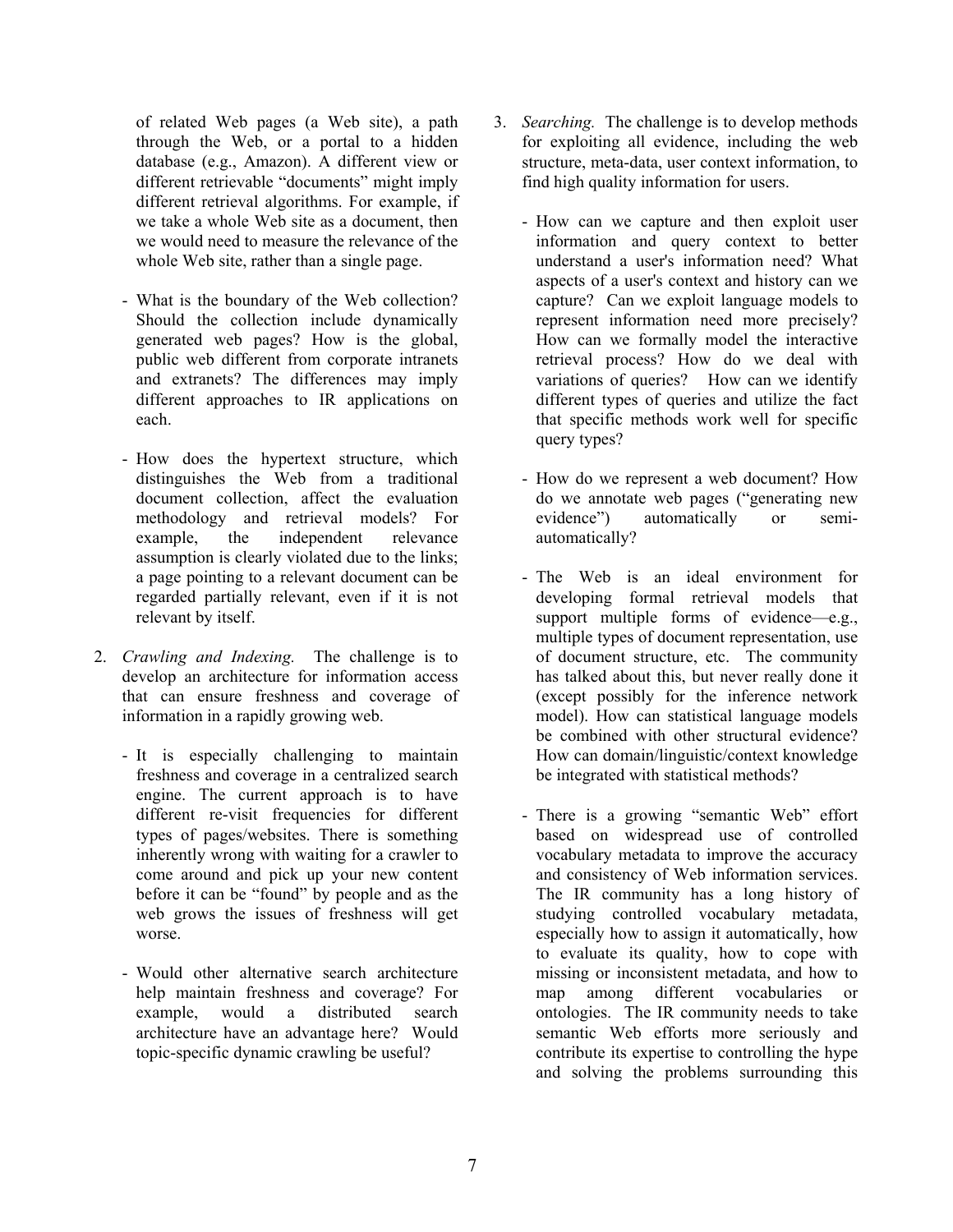issue.

- How can we measure "trust" of information sources and perhaps incorporate this trust factor into retrieval? How can we trust the search engine vendors not to take advantage of their powerful position in providing editorial influence on the material we access from the web?
- 4. *Data Collection and Evaluation.* The challenge is to develop a shared platform for gathering appropriate data and to design evaluation methods that reflect realistic characteristics of web environment.
	- What can, and should, we log from Web searching in order to capture user context, how can we provide this log data as a public utility for researchers and what are the architectural implications for logging such data? What does this mean in terms of privacy issues?
	- The collection is changing constantly, we cannot freeze a copy, and the linkage characteristics are changing over time, so how can we evaluate on this "moving target"?

## **3.4 User Modeling**

Much active research in information retrieval is carried out by abstracting the user away from the problem: judgments are captured and held constant, non-binary relevance is ignored as too complex, evaluation is on a single round of query-results without opportunity to adjust the query, and so on. This abstraction has been incredibly successful in enabling research to advance rapidly, creating more effective and efficient systems for retrieving and organizing information.

However, those improvements in retrieval accuracy appear to have dwindled in the past half dozen years. It may be that one reason researchers are unable to advance beyond the current plateau is that the evaluation model forces systems toward user-generic approaches that are "good enough" for everyone, and therefore "never great" for anyone.

Additionally, some information retrieval tasks are ill-defined without taking the user into account: summarization is meaningful only in the context of a particular task and/or class of users. Other tasks, such as cross-lingual document retrieval, appear by classic (not user oriented) measures to be quite effective, but no one knows how such systems would be used by a person.

We claim that greater focus on the user will enable major advances in information retrieval technologies, perhaps dwarfing those made possible by better core algorithms. The focus may involve better modeling of the user's background and type, personalization, the context in which information access occurs, the interactive information seeking process, explanation of what happened, results presentation, or combinations of all of those.

### Near-Term Challenges

1. *Shared data-gathering environment.* It is very difficult to gather information about users completely enough that it can be used in experiments. The process is expensive, labor intensive, and requires expertise that is not universal in the information retrieval community. It requires constructing a user's working environment that tightly integrates information retrieval.

The community should support one or more groups in creating such a data-gathering laboratory, defining what types of information need to be acquired (interaction histories, annotations, explicit preferences, etc), and sharing all results. This process would be cooperative among a large number of sites. As a result, it will not be necessary for every group to gather these types of data in order to do experiments. The cost would be amortized over many experiments.

2. *Testbed of IR interactions.* One or more standard experimental data sets need to be created that are heavily annotated with information about users, context, etc. Such a research collection should allow evaluations that focus on the user in more detail, but in a way that does not require expensive user studies.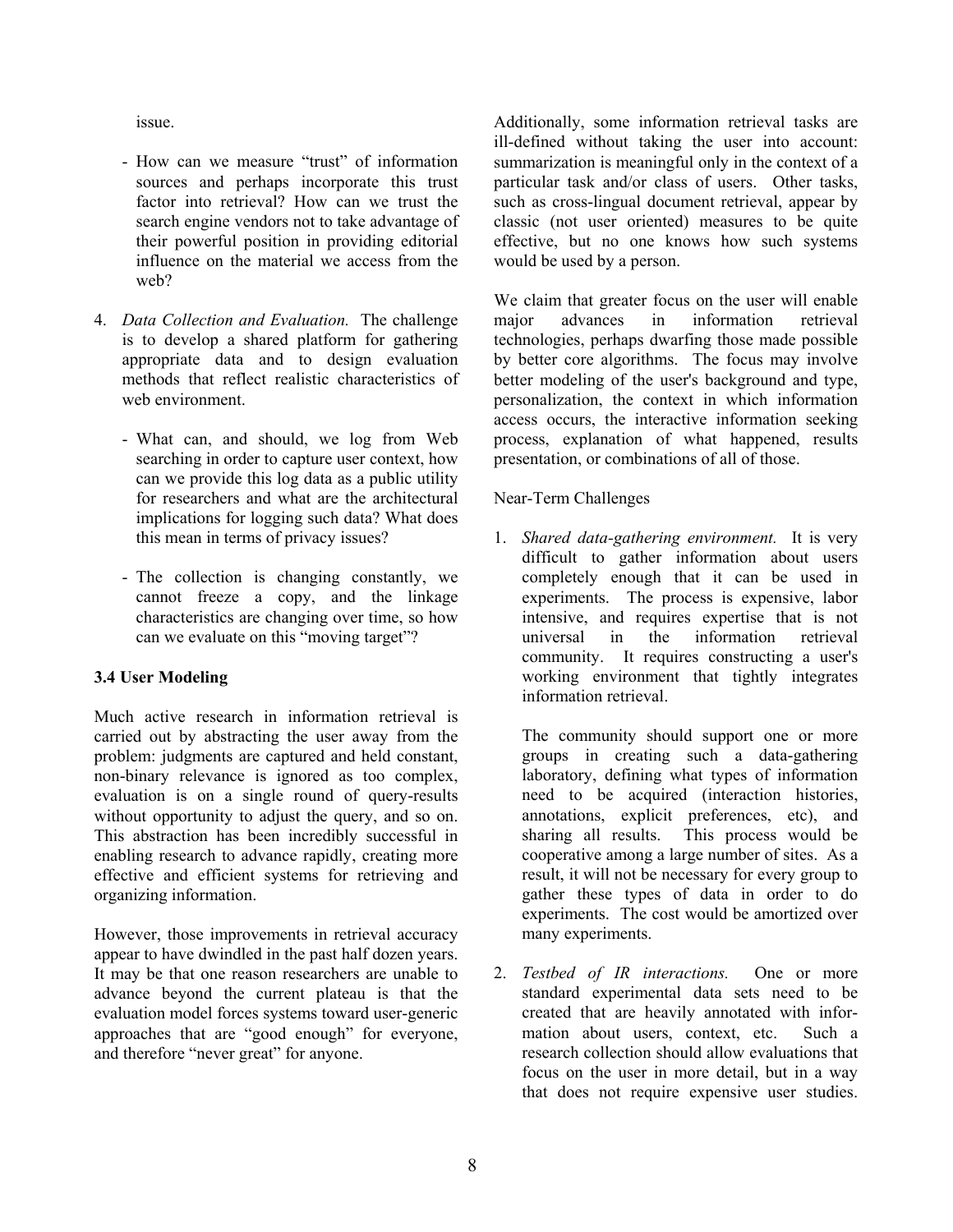Such a dataset would allow for some degree of comparability and comparison between results from different groups.

- 3. *Evaluation successfully incorporating the user.* The community needs to develop an evaluation methodology that explicitly leverages information about the user and the context of the information retrieval process. Such an evaluation would have the goal of dramatically improving effectiveness for a particular user rather than providing merely satisfactory results for an unknown user.
- 4. *Privacy.* Support for rich modeling of the user that also preserves privacy.
- 5. *Extended user models*. Many, if not all of the other areas discussed in this report explicitly demand or implicitly require much more sophisticated models of users than are presently constructed for any IR purposes. There is therefore a significant need for research in how to include characteristics of such elements as users' goals, tasks, and contexts in user models, as well as how to make use of this knowledge in affecting IR system design and response.
- 6. *Long term user models*. As it becomes possible to gather and store more historical information about a user's interactions, we need to develop models that span tasks and applications. Such a model would be in contrast to the short-term, single-task models that are more common to date.

#### Language Modeling

Very little has been done that explicitly uses language models to capture the user. Arguably, past work modeling judged documents for relevance feedback is a form of language modeling, but the connection is tenuous.

One hope for language models is to represent the user by a probability distribution of interests (words and phrases), actions (information seeking and use behavior), and annotations (judgments). This information, if appropriately captured, might plausibly be used to improve the accuracy of a

retrieval system by automatic disambiguation or user-focused query expansion.

### **3.5 Filtering, TDT, and classification**

Semi-structured text and media objects, created and managed by users, form an increasingly large proportion of online data. Information access techniques that require schemata at data-entry time are not appropriate for this data. Semantics must be imposed after the fact, in a dynamic task context, and often under the guidance of a nonprofessional user. The imposed semantics may be as simple as "show me/don't show me," as in topic tracking, message routing, and content filtering systems. Or it may be as complex as sorting documents into a hierarchical taxonomy, or producing richly linked hypertext. Systems for topic detection, terminology discovery, named entity extraction, and unsupervised learning find novel semantic regularities across media types and time-varying data, aiding users in imposing semantics.

Some of these technologies have been adopted widely, for automated metadata assignment in knowledge management systems, routing of email and phone requests for help in customer relationship management, categorization of trouble tickets to support data mining for process improvement, and many others. Despite this commercial penetration, only a tiny fraction of text data is ever classified, and most applications require setup and maintenance by computing professionals.

## Near-Term Challenges

1. *User Models.* Supervised machine learning has allowed the production of classifiers from manually labeled example documents, reducing the need for rule writing by specialists. Unfortunately, the emphasis in machine learning research on a *tabula rasa* approach means that a burdensome number of documents often must be labeled. Better ways to elicit and incorporate user knowledge in machine learning algorithms, to leverage domain-specific databases, and to gather implicit feedback from user actions, are all needed to reduce the demands for labeling. Promising new approaches to leveraging unlabeled data, including pseudo-feedback, co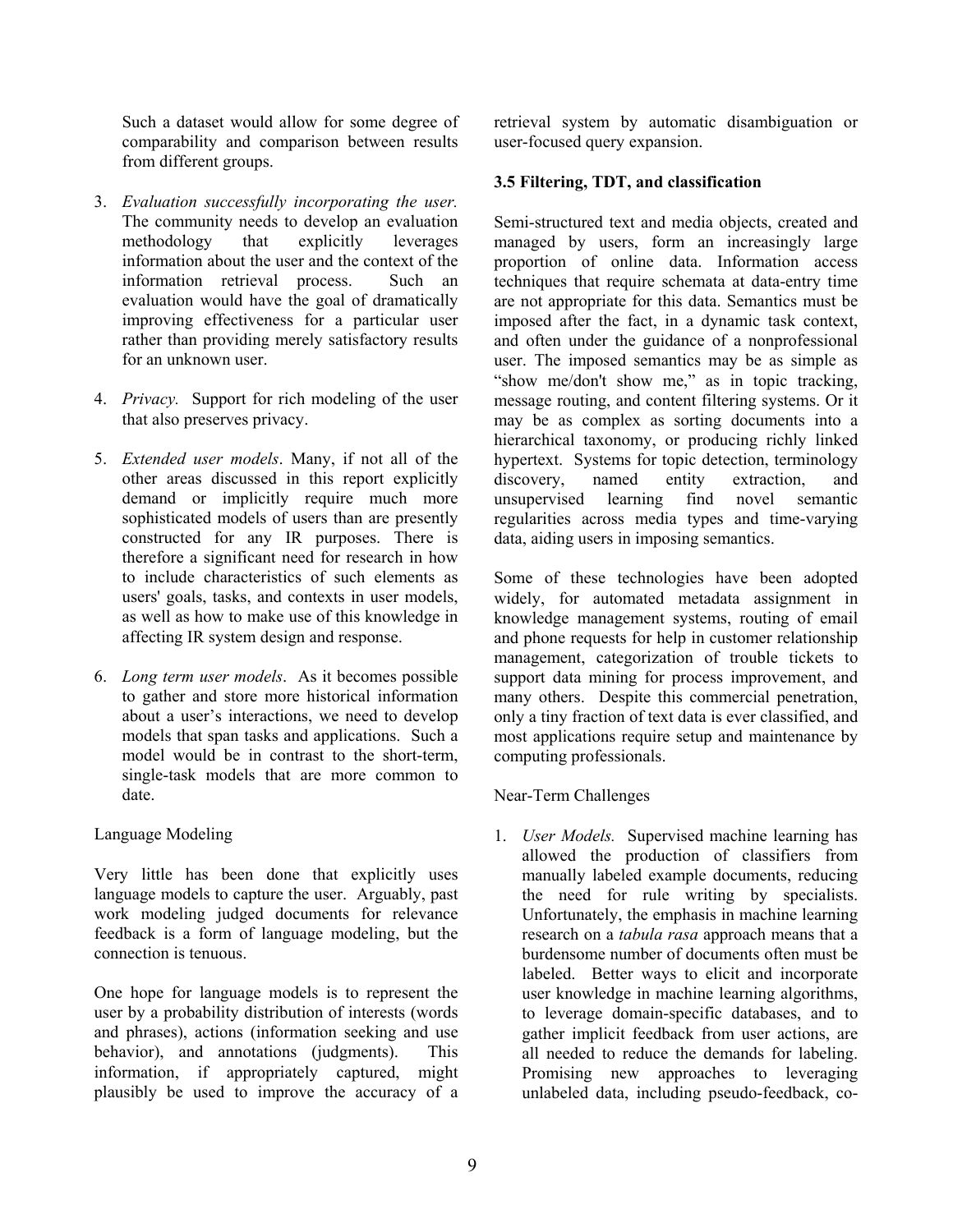training, active learning, and transduction, need to be made more predictable in their effect.

In addition to algorithmic progress, we need a better understanding of inherent properties of classification. How do, and how can, users and communities of users classify documents to support their tasks? What properties do sets of classes (whether informal shared interests or structured hierarchical taxonomies) have, and how are they connected with latent or link structures inherent in the text data itself.

- 2. *Semi-structured data.* The fastest growing area in text classification is in classifying real world entities by associated text: customers by their comments, broken devices by partially textual repair reports, students by their essay exams, and so on. Most such applications to date rely on a known connection between text and real world entity. Broadening the range of such applications requires systems that can detect those connections as well ("hardening" the text database), and in particular detecting textual records from multiple sources are associated with the same entity. Techniques such as link analysis and information extraction, long of interest in the intelligence community, need to be improved and extended to a wide range of text mining applications.
- 3. *Novelty Detection.* Detection of novel data is quickly gaining popularity as a necessary complement to real-world filtering systems. The problem has received relatively little attention, but the exploding growth of available information makes redundancy a very real obstacle to a satisfactory user experience.

Existing novelty detection systems are based primarily on pairwise comparison of potentially novel items to some form of "history," representing classes of items already known to the user. Error rates of such systems can be exactly predicted from the effectiveness of the comparison function, and this error rate rapidly increases with the size and richness of history. This makes novelty detection very challenging in large-scale filtering environments and

necessitates development of conceptually new approaches to the problem.

### **3.6 Summarization**

Text Summarization is an active field of research in both the IR and NLP communities. Summarization is important for IR since it is a means to provide access to large repositories of data in an efficient way. It shares some basic techniques with indexing, since both indexing and summarization are concerned with identifying the essence of a document. High quality summarization requires sophisticated NLP techniques in addition, which are normally not studied in IR. In particular, for domains in which the aspects of interest can be pre-specified, summarization looks very much like Information Extraction. Summarization is therefore a good challenge problem to bring together techniques from different areas.

In comparison with IR, the field of summarization suffers from the difficulty of defining a wellspecified and manageable task. Since truly reusable resources like the TREC test collections did not exist for summarization, it was hard to measure progress. Importantly, the high amount of variance across human summaries complicates evaluations. Improved, more tightly specified tasks are currently being developed within the DUC program.

- 1. Define clearly specified summarization task(s) in an IR setting. Examples: headline-length summarization, topic-based summarization.
- 2. Move to a new genre, since producing text summaries is almost trivial for newswire and newspaper documents.
- 3. Move beyond extractive summarization. Extractive summaries are clearly sub-optimal with respect to obtainable compression rate and overall coherence.
- 4. Integrate the user's prior knowledge into models. Users do not want in summaries material they know already.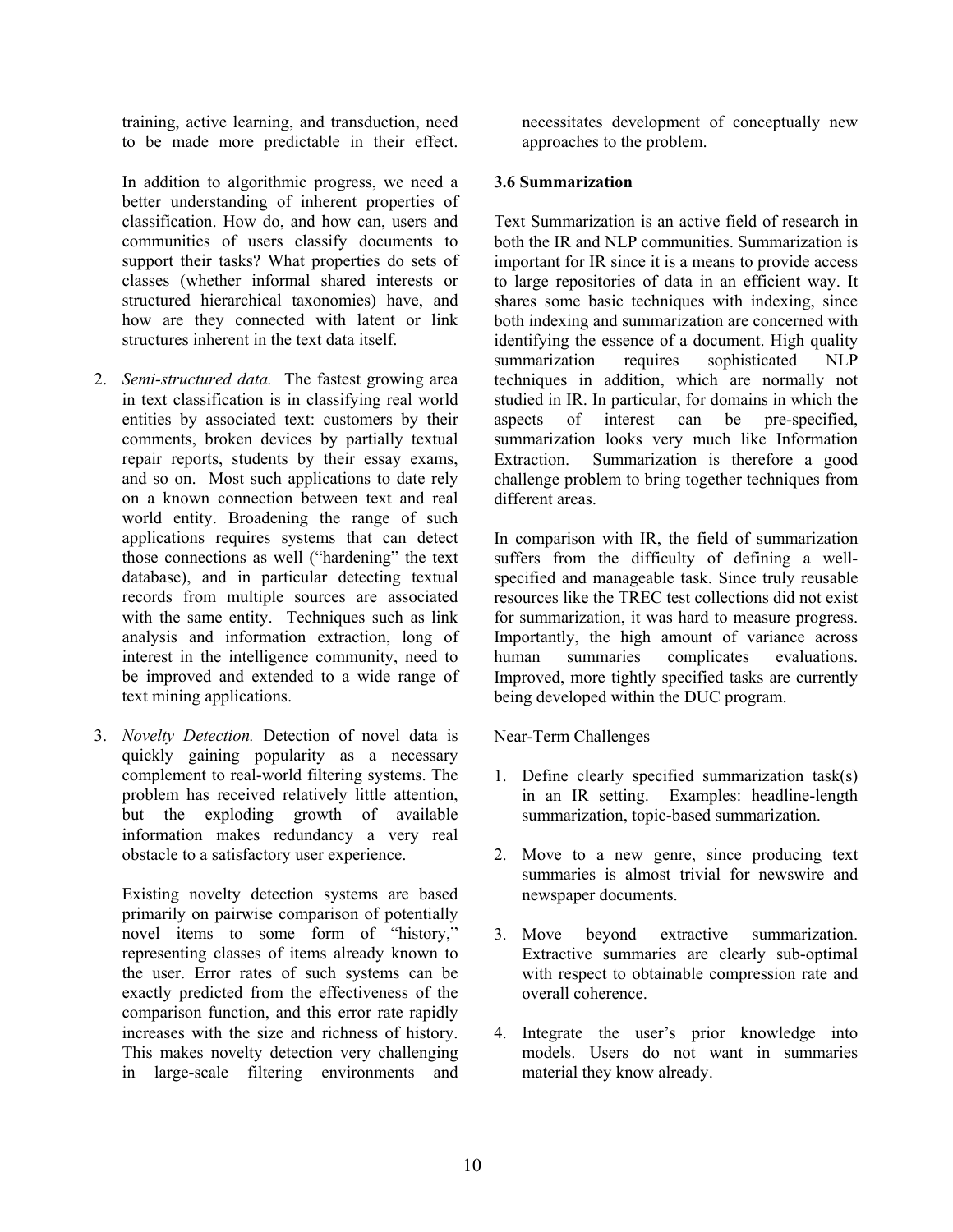- 5. Specification of a clear task. Suggested tasks have included query biased summaries, news clustering summaries, browsing tools for finding relevant passages, and summarizing updates to the news.
- 6. Development of an evaluation measure. The BLEU measure developed for machine translation may provide inspiration. It has been successfully applied to headline-style summaries of documents.

#### Resource Requirements

- 1. Improved models that capture a user's background knowledge
- 2. Large data sets with example summaries (preferably outside news domain)–e.g., the creation of a SummBank, similar to the one created at the JHU summer workshop in 2001, but significantly larger. Ideally the SummBank would contain summaries of the same texts created from different perspectives, at different compressions (from 30% down to headline only), and in different styles (fluent, telegraphic, bullet points, etc.).

## Language Modeling

Language Modeling has successfully been applied for content selection, compression of sentences and documents, generation of headlines and reverseengineering the cut-and-paste process applied by human summarizers. Since it is highly unlikely that summarization can do without modeling higher order structure, integrating linguistic intuitions into probabilistic models poses a particular challenge. Also the scalability of increasingly complex models is an important issue for working systems providing on-line summarization.

### **3.7 Question Answering**

A Question Answering (QA) system takes as input a natural language question and a source collection, and produces a targeted, contextualized natural language answer. To build the answer it gathers relevant data, summary statistics, and relations from the sources (which might be structured or unstructured), fuses or summarizes them into a single answer as appropriate, and also gathers information about the epistemic status of the answer (including its reliability, recency, factuality/hypotheticality, etc.). Building answers might also involve a dialog with the questioner to obtain clarification or otherwise refine the question and answer. Specifically, QA:

- includes questions with short, factual answers ("factoids")
- includes questions with longer natural language answers (passages and multi-passage summaries)
- includes answers that involve some data mining or gathering of summary statistics, possibly fused from multiple sources; summary statistics are operations such as maximum, mean, clustering, conjunctions and joins (thus including some aspects of what databases provide)
- excludes answers that require complex reasoning with models that require no data or information from external sources (thus not including mathematical story problems or solving college physics exam questions)
- excludes taking actions (not "make a flight reservation for me" or "what is the translation of this document", but does include "what is the earliest flight from LAX to LGA?")

#### Near-Term Challenges

1. Improve performance of "factoid" QA to the point that the general public would find it reliable and useful.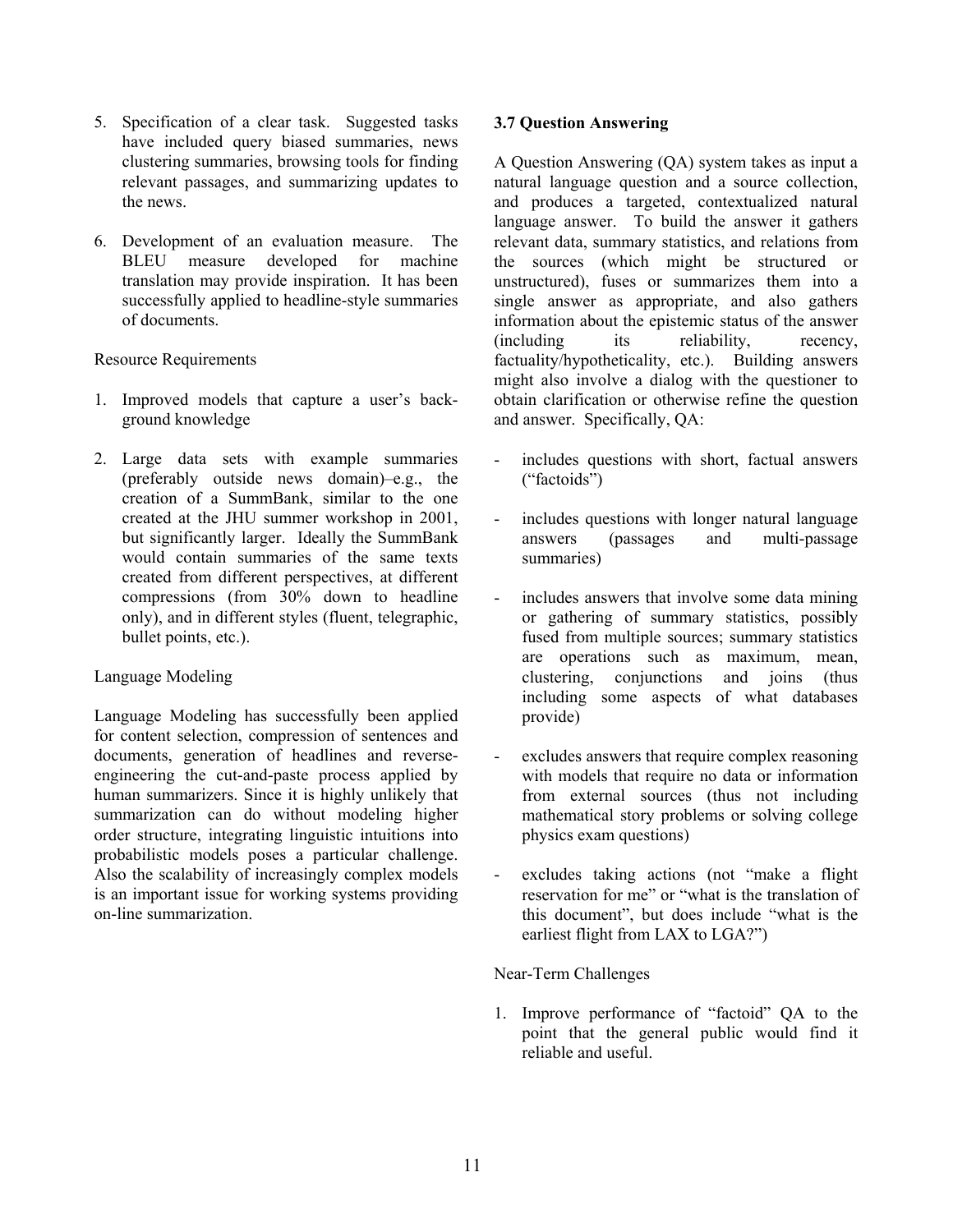- 2. Create systems that provide richer answers (beyond factoids):
	- Answers that require summary statistics. For example, use the web pages of a million companies to answer the question "Which state in the country had the largest increase in<br>high-tech job openings last month?" high-tech job openings last Necessary capabilities might include extracting from formatted and tabular data, mining structured data sources, creating structured data from unstructured sources, ability to select the appropriate summary statistical operations, and generating natural language answers from structured data.
	- Longer answers that have structure to them. This includes answers ranging from those with fairly standard structure (biographies, event stories, etc.) through those with some structure (causal accounts "What are the causes of the Korean war?"), pro/con advice ("should I take hormone replacement therapy?") to ones that have very little structure as in general-purpose descriptions of events and resources ("What is this movie about?") and objects ("Describe a telephone"). Solutions might involve using a language model and discourse model that depends on the question.
- 3. Create systems that leverage richer data sources: - Give answers that require integrating multiple passages, and multiple data sources.
	- Give answers that require integrating structured and unstructured data sources, including databases, semi-structured text and numerical content. This might include the ability to extract the desired capital city from a table of countries with capitals. This work could be used to build (semi)structured knowledge bases.
	- When using dynamic sources, track how an answer changes over time. This relates directly to novelty detection.
- 4. Create systems that provide richer interaction with the human questioner, and also provide increased transparency.
- Provide epistemic status of answer (including is it a fact/opinion/hypothesis; at which times was it a valid answer; what is the trustworthiness of the answer and the reliability of the source; etc.) The system should provide its confidence in its own analysis and answer.
- Support interactive QA (dialogue) to clarify and explore the topic (here there may not be only one answer but a series of answers, each leading to the next). Systems should be able to detect when no answer is possible or when the answer is not to be found in the resources at the system's disposal; thus the system should know when to reply "no answer available," "no answer possible," or "question is inconsistent". This relates to other dialogue systems.
- Take into account user models and session models, and keep the models updated. Don't tell the questioners what they already know. Remember what you have told them and don't repeat. Give them answers in their preferred style. Handle sequences of contextually interrelated questions and responsive answers of varying complexity that need to be understood within a larger model of the user's information needs/requirements.
- 5. Develop better evaluation methodologies that are scientific and repeatable. Is there an "optimal" answer? What does "optimal" mean?

## Language Modeling

Current statistical/language models are proven useful for at least the first part of QA - locating documents/passages with candidate answers. For the second part, the accuracy required in pinpointing exact answers (for both factoids and for longer answers that weave together factoids) demands more than current language models can support. One suggestion is to extend language models to include more structured patterns (like information extraction template patterns). (Most current work use handtailored special-purpose pattern matching for dates, amounts, abbreviations, etc.)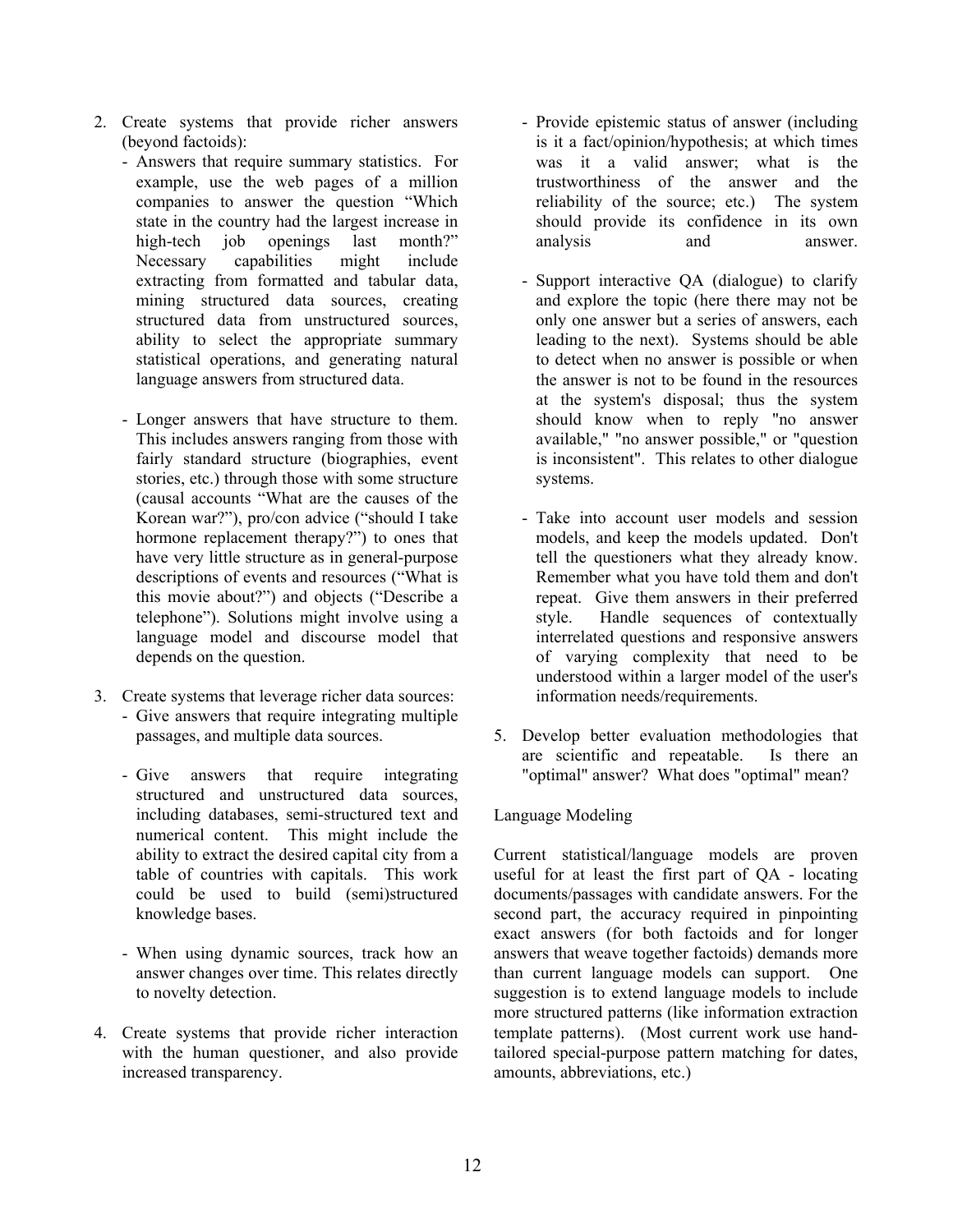We envision a unified statistical approach in which to accurately integrate evidence, find the right answer, and emit it in the best natural language. **3.8 Metasearch and Distributed Retrieval** 

Metasearch is the process of retrieving and combining information from multiple sources, and it is typically studied in one of two forms: (1) data fusion, the combination of information from multiple sources that index an effectively common data set and (2) collection fusion or distributed retrieval, the combination of information from multiple sources that index effectively disjoint data sets. As more and more retrieval mechanisms become available over common data sets (e.g., the Web) and specialized data sets (e.g., medical and law libraries), the process of identifying likely sources of relevant information, retrieving information from those sources, and effectively combining the information thus gathered will only grow in importance. A future wherein ubiquitous mobile wireless devices exist, capable of forming ad hoc peer-to-peer networks and submitting and fielding requests for information, gives rise to a new host of challenges and potential rewards.

The issues typically addressed by a distributed retrieval system include resource description, resource ranking, resource selection, searching, and merging of results. Many of the techniques developed to address these issues are *ad hoc* in nature, though language modeling techniques have been successfully employed to address resource description, ranking and selection.

Classic techniques for metasearch data fusion typically address the following issues: (1) relevance score normalization to a comparable space and (2) normalized score combination to obtain a final score from which a final ranking may be obtained. Other data fusion techniques that have been developed include (1) modeling the problem as a multicandidate election and employing rank-aggregation algorithms from Social Choice Theory (e.g., the Borda Count and Condorcet methods) and (2) various supervised learning techniques (e.g., boosting, cranking, naive Bayes, etc.).

- 1. Can a standard resource descriptor be devised such that if a resource published its descriptor (e.g., on the Web), it could participate in a generic distributed retrieval system? What data must be present in such a descriptor? A language model of the underlying data set? A semantic description of the content? A model of the required query syntax which permits interoperability? Could it be useful both for resource selection *and* metasearch data fusion?
- 2. The performance of language modeling techniques is, at present, on par with that of ad hoc techniques. Can a theoretically grounded model of distributed IR be developed which consistently outperforms ad hoc techniques?
- 3. The performance of distributed IR techniques is approaching that of a "single database," at least within research environments and when evaluated for high precision. Can this be achieved in practice? Furthermore, through the judicious use of resource selection, distributed IR should, in theory, outperform a "single database." Can this be achieved?
- 4. The performance of search engines varies from query to query. The goal of metasearch is often to outperform the (*a priori* unknown) best underlying search engine on a per query basis, and this can typically be achieved when combining systems of similar performance. However, this goal is often unachieved when combining search engines of widely varying levels of performance. Can a metasearch technique be developed which consistently outperforms the best underlying search engine? Or can a technique be developed which is capable of distinguishing the "good" underlying systems from "bad" on a per query basis?
- 5. Techniques for data fusion typically assume (and often implicitly require) that the underlying search engines index an effectively common data set; techniques for distributed IR typically assume that the underlying search engines index effectively disjoint data sets. Can techniques be developed which effectively combine the results of underlying search engines that index data sets of varying and unknown overlap? (Search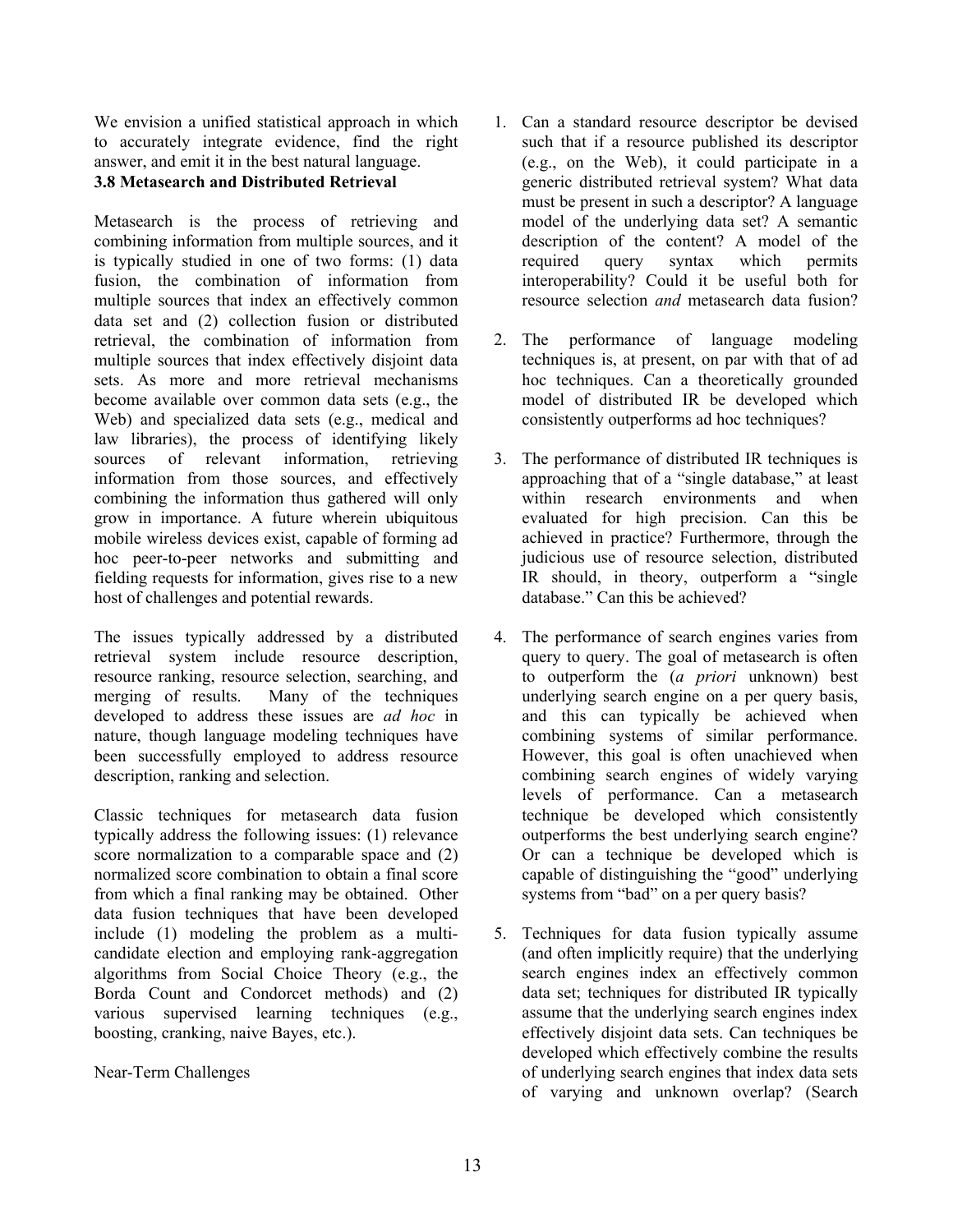engines on the Web fall within this category.) Can the metasearch problem be modeled in a unified way such that data fusion and collection fusion are merely two extremes of a single underlying problem?

### **3.9 Multimedia Retrieval**

Devices for creating, storing, and transmitting multimedia information are increasing in prevalence and capacity, and are decreasing in price. With little prospect of such changes slowing in the foreseeable future, it is not hard to predict with some confidence that content-based access to multimedia information (indexing, retrieval, browsing, summarization, etc.), is set to become a significant problem for web and enterprise search as well as for personal retrieval.

The problem space of this topic is large because the types of objects to be retrieved are varied ranging from collections of audio (e.g., speech, music), images (e.g., photographs, clip art, scanned documents), video (e.g., TV, camcorder, or security camera output), as well as less common objects (e.g., vector drawings, recorded pen strokes, and VRML). The methods available for indexing and retrieving such objects vary significantly depending on their type, which has a strong impact on the forms of retrieval possible; however, it is also clear that the forms of retrieval users will wish to conduct will vary for each media type.

## Near-Term Challenges

The current challenge in multimedia retrieval centers on indexing: given a non-text media object, the following options are available. Text may be associated with the object (e.g. captions, juxtaposed text); part of the object might be convertable to text (e.g. through speech recognition or OCR); metadata might be assigned manually or media specific features might be extractable.

1. Extracting good indexing features from most forms of multimedia is hard (except within restricted domains). As an alternative, fragments of text or pieces of metadata may be located and used for indexing. For certain media types, text may be easy to come by, for others, however, little or no text will be directly associated with media objects. Automatic annotation may be one way of associating text with such media objects. This may involve learning from examples how text and media features are associated and then using that information for annotation.

- 2. The context of user activity when a media object is created may provide a good approach to indexing: for example, emails, diary entries or location-based information associated with the time that a photo was taken could be examined for pertinent text. Context at retrieval time will also be important: the location of the searcher (a particular country; a particular part of an office) or the type of device a user is using will inform the type or content of objects to be retrieved.
- 3. One of the major reasons for the successes of (text) IR has been the application of formal models for indexing and retrieval. Applying such models to the multimedia domain has been challenging partly because the features which are often most useful do not easily lend themselves to indexing. The extraction of appropriate features which can be used for indexing is a challenge. So is the application of formal IR models to existing features. Multimedia (image, video and audio) IR tasks need to be formulated which cannot be solved using text alone but will require advances in finding such features and advances in applying formal IR models to such tasks.
- 4. We also need to think of different kinds of tasks which involve data mining and retrieval of time sequences of images, video and audio from other domains. Example: A few years ago there was a paper on collecting time sequenced images of storms from radars and then retrieving similar storms from a database of time sequenced images of storms to predict the future track of the storm. This is basically a natural application of video retrieval applied to this task.
- 5. To deal effectively with multimedia retrieval, one must be able to handle multiple query and document modalities. In video, for example, moving images, speech, music, audio, and text (closed captions) can all contribute to effective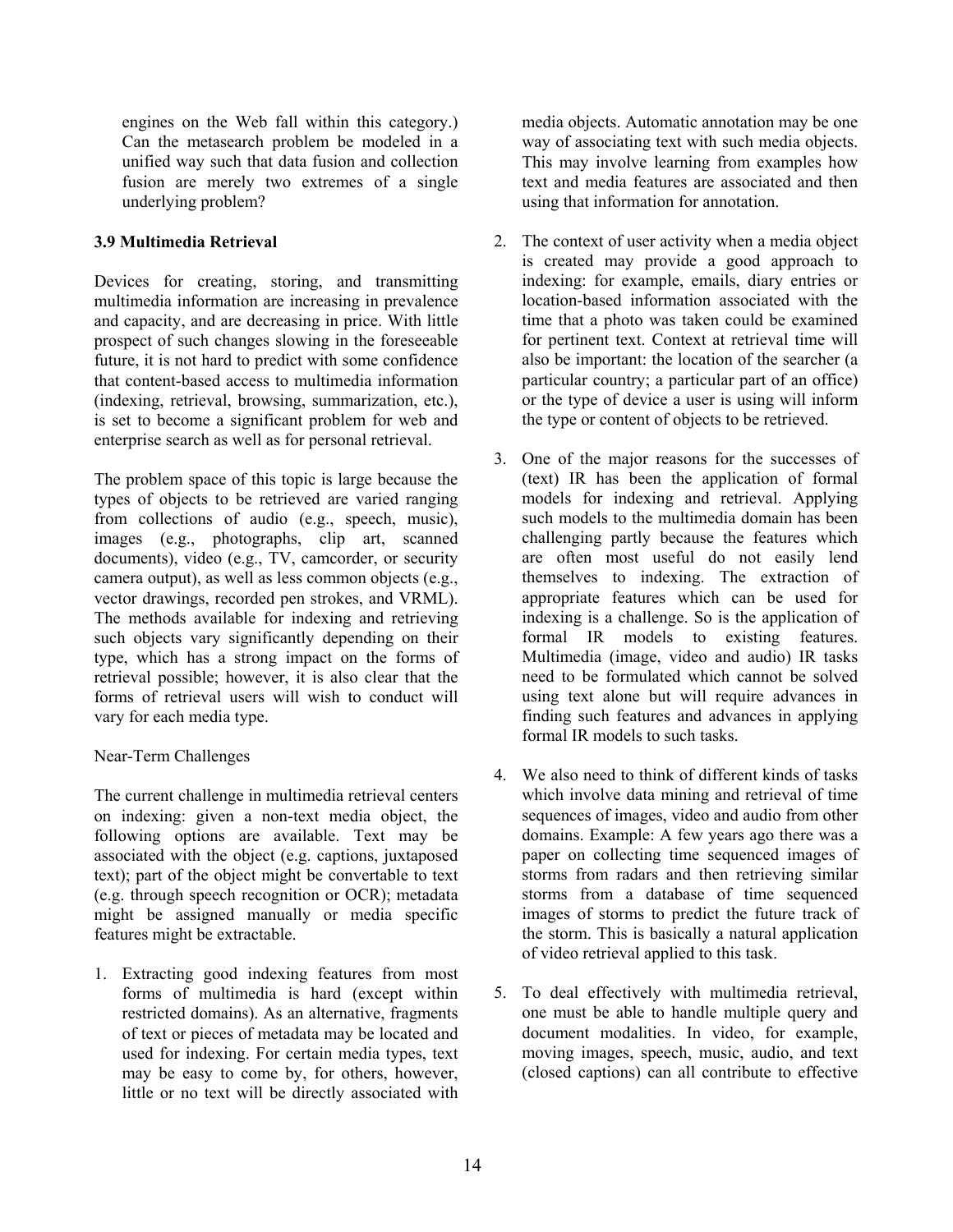retrieval. Integrating the different modalities in principled ways is a challenge.

### Resource Requirements

In order to assess research effectively in multimedia retrieval, task-related standardized databases on which different groups can apply their algorithms are needed. In text retrieval, it has been relatively straightforward to obtain large collections of old newspaper texts because the copyright owners do not see the raw text being of much value, however image, video, and speech libraries do see great value in their collections and consequently are much more cautious in releasing their content. While it is not a research challenge, obtaining large multimedia collections for widespread evaluation exercises is a practical and important step that needs to be addressed. We suggest that task related image and video databases with appropriate relevance judgments be included and made available to groups for research purposes as is done with TREC. Useful video collections could include news video (in multiple languages), collections of personal videos and possibly movie collections. Image collections would include image databases (maybe on specific topics) along with annotated text - the use of library image collections should also be explored.

## Language modeling

The application of information retrieval and other statistical machine learning techniques, analogous to language modeling, may be useful in multimedia retrieval. Language modeling has been successful in text related areas like speech, optical character recognition and information retrieval. There is some evidence that some of these models may be useful in automatic annotation, combining image and text retrieval and image segmentation.

## **3.10 Information Extraction**

Information extraction (IE) fills slots in an ontology or database by selecting and normalizing subsegments of human-readable text. Examples include find names of entities and relationships between them.

Information extraction is at the heart of much of the anticipated progress in many fields. Question answering, novelty detection, cross-lingual retrieval, and summarization all hope to leverage IR to improve their effectiveness. IE is also viewed as a database-filling technique that serves as a first step toward data mining and other decision support systems.

- 1. *Sufficiently high accuracy* of traditional entity extraction that it can be straightforwardly incorporated into systems that consume it. Current accuracy in the low 90s percent may possibly be sufficient for use in isolation, but is not sufficient when these results are combined into n-ary relations, or incorporated into question answering, novelty detection, or data mining—all of which cause errors to compound.
- 2. *Ability to extract literal meaning from text.* This could also be called automated proposition extraction. The University of Pennsylvania, BBN and New York University are creating a "PropBank", analogous to the "TreeBank" for parsing. We should have as a goal to enable automated "PropBank"ing of new text. This would be a major step toward automated computer "understanding" of language.
- 3. *Large-scale reference matching.* In many important applications there are many thousands or even millions of entity strings to be deduplicated and matched. Performing this task efficiently and accurately requires new approaches and techniques. Also, many references (such as "police") are generic and ambiguous. New representations are needed that will facilitate top-down and knowledge-based disambiguation, or useful consumption of representations that preserve the ambiguity.
- 4. *Cross-lingual information extraction.* This includes the ability to combine evidence from passages in multiple languages when filling a database slot. (Both a British and a Jordanian newspaper mention an event; use them both to more accurately build a complete database record of the event.) Cross-lingual IE also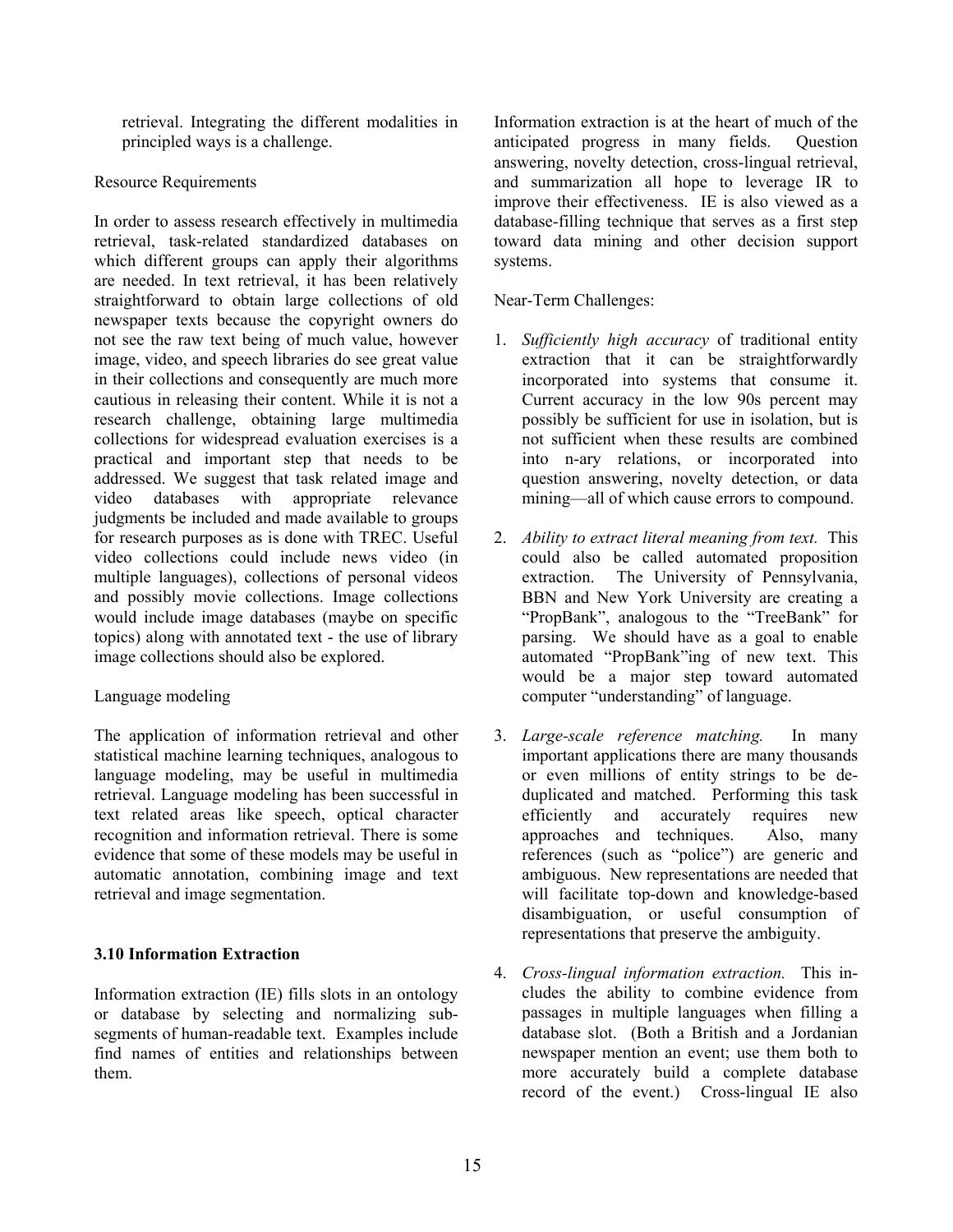includes the ability to normalize entities across multiple languages. (The entity "President Bush" is written differently in Chinese than in English, and furthermore, has multiple Chinese transliterations in common use.)

- 5. *Relation extraction.* What makes a database or knowledge base most interesting is not lists of isolated entities, but the relations among those entities. To make further progress in accurately extracting relations, new models are needed. Relation extraction also includes event extraction.
- 6. *Confidence*. Information extraction systems should provide accurate estimates of its confidence in its own analysis and answer.
- 7. *Robust ability to be trained from limited labeled data.* Make efficient use of unlabeled data and human interaction.

### Language Modeling

Language modeling has been at the heart of many of the most successful information extraction systems. Language modeling has been applied to extraction tasks, particularly to name extraction, including hidden Markov models, maximum entropy models, and conditional random fields. Such trained systems achieve performance comparable to the best handcrafted, rule-based systems. Additionally, language modeling is being applied to relation extraction, co-reference resolution, and extraction of the literal meaning of text.

There is much evidence that language modeling also lies at the heart of future needed progress. The models will need to be more sophisticated, make more targeted approximations, and have improved parameter estimation procedures.

## **3.11 Testbeds**

Over the previous decade, the IR research community has benefited from a set of annual US government sponsored TREC conferences that provided a level field for evaluating algorithms and systems for IR. The conferences have included exploration of several new areas such as spoken document retrieval, video retrieval, questionanswering, etc.

In addition to the evaluation exercises, these conferences created a number of significant data sets that fueled further research in IR such as the use of language models for IR. The TREC events have created a set of document collections (a few million documents) with queries (a few thousand) with corresponding relevance judgments (a few million). These data sets have played a key role to promote progress in the field. However, given the significant increase of online content over the past few years (the current Web is estimated to be about ten billion pages) and of the increasing rate of using search (tens of millions of queries per day), the current TREC data sets are too small (perhaps a thousandfold too small) to be representative of the "real world".

Hence a community-based effort is needed to create a more realistic (in scale and function) common data set to fuel further research and increase the relevance of the research activities to the commercial and government activities in IR. We outline below some of the elements needed for creating a set of common resources including data sets, possibly annotated, and testbed platforms for IR research.

The first element is a data collection effort to capture real users performing real search tasks encompassing a sufficiently large set of queries and corresponding set of retrieved documents; the acquisition of these data would allow the exploration and development of algorithms for learning retrieval models. To facilitate the data collection effort, access to a stateof-the-art (SOA) search capability is required to convince users to use this testbed for their search tasks. One approach is to use a proxy or a metasearch engine to a SOA search service and provide users with its search results. This approach would rely on instrumenting the proxy to log users' interactions over a session including all results and ancillary documents to create a complete data set of user queries and corresponding results and underlying documents; the details of what needs to be logged would be determined through the IR community's input. The scale of this data collection could easily be on the order of tens of thousands of